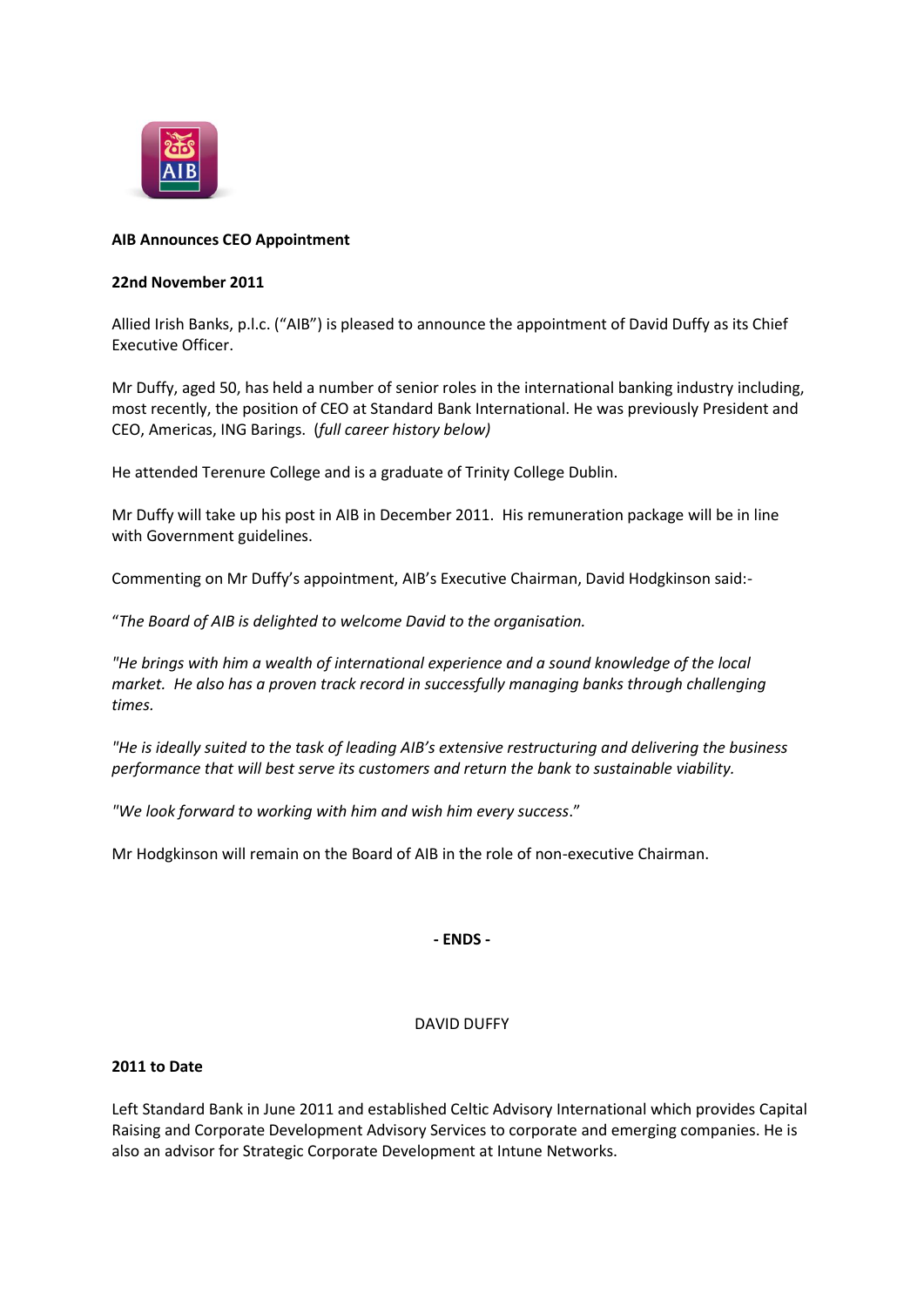## **2006 to 2011 Standard Bank PLC/ Standard Bank International**

Joined Standard Bank in 2006 to become the CEO of Standard Bank Plc, London. This included responsibility for a number of international product areas and offshore banking.

In 2007, took on responsibility for the full international franchise. The scope included Asia, Central and Eastern Europe, the Middle East, North America and Latin America. This role included all the corporate and investment banking and international retail businesses.

Appointed to the Standard Bank Group Executive Committee in 2008.

Relocated to Asia in the summer of 2010 and subsequently assumed the role of Head of Strategic projects in October 2010.

#### **1998 to 2006 ING Group**

Joined ING Barings as Global Head of Human Resources in February 1998.

Assumed the role of Global Chief Operating Officer in November 1998 and became Chairman of the Global Operating Committee. Appointed to the Global Executive Committee in 1999. Became President and CEO of the franchises in the US and Latin America in June 2000.

Following a successful sale and restructuring of the bank's operations, in September 2004 he moved from New York to take on the role of Head of the Global Wholesale Banking Network, based in Amsterdam. This role included the management of a team of CEO's covering all of the Bank's regions globally.

#### **1987 to 1997 Goldman Sachs International**

Joined Goldman Sachs as Business Manager, Information Technology.

Assumed the role of Head of General Services – Europe in 1988 with a brief to restructure the commercial and services functions and to identify and develop new offices in European capital cities.

Appointed Head of Human Resources Europe in 1993. Designed and implemented the cost restructuring for Goldman Sachs in 1994 and subsequently designed the human resource strategy to support the international growth objectives for the firm.

## **Education**

1994 Trinity College Dublin, M.A.

1984 Trinity College Dublin, Bachelor of Business Studies

1973 – 1979 Terenure College Dublin

#### **For further information, please contact:**